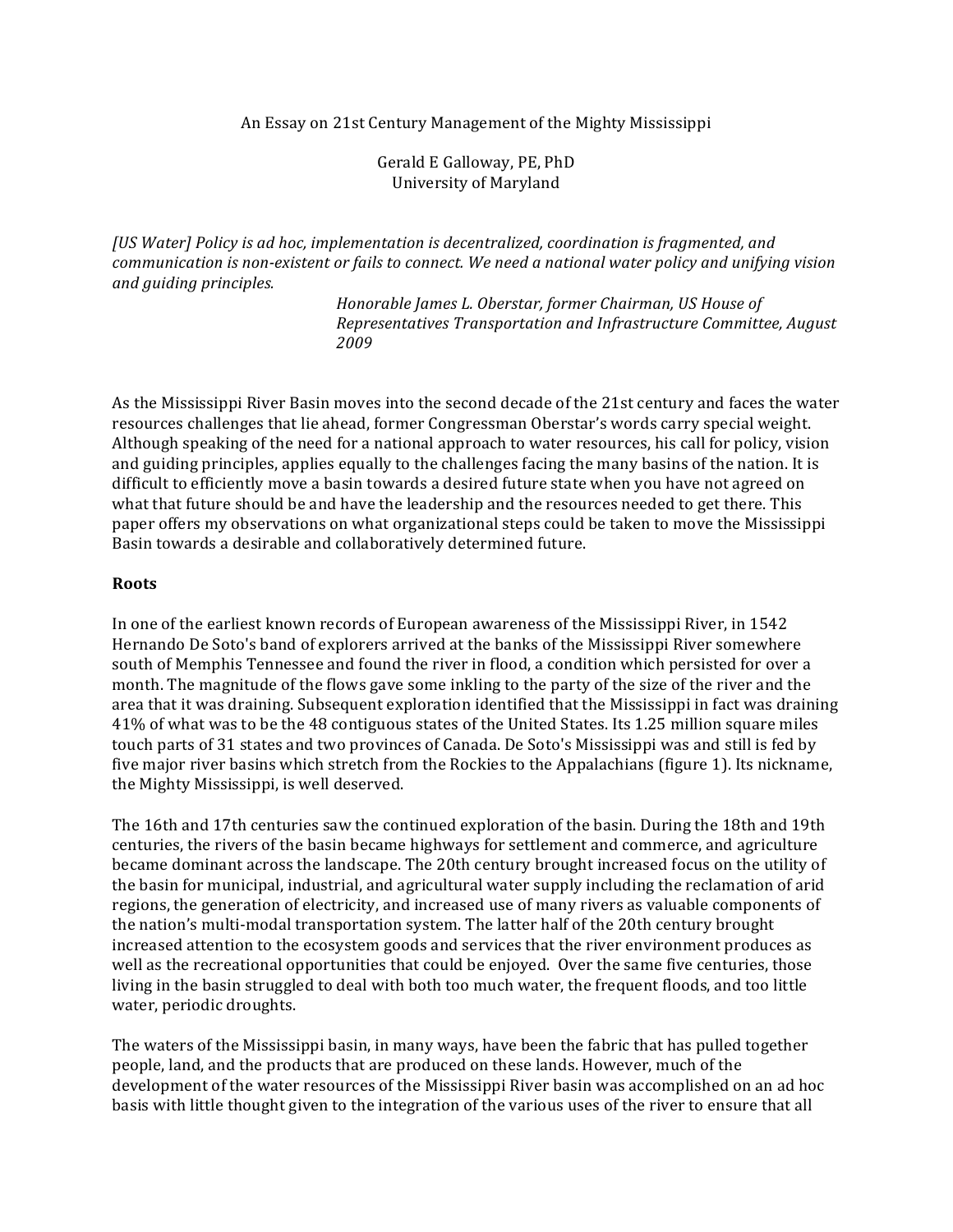sectors could continue to grow over time and that no sectors were disadvantaged by actions of others. Decisions on use of water for agriculture were not always balanced against the use of these waters by the natural environment. Water for recreation or municipal water supply was not always given the same consideration as the use of that same water for navigation or hydropower.



Figure 1. The Mississippi and Its Principal Sub-Basins (Source: Mississippi River Commission, 2012)

# **Getting Organized**

How does a nation or those who live within its bounds manage the waters of the Mississippi River Basin? During the "early days," development was localized as were problems and basin residents fended for themselves. As the problems grew larger and demand for water greater there was need for some level of regional and governmental cooperation-allocation of water, coordination of levee construction, and use of locks and dams for river movement, etc. In many cases the federal government stepped in to provide broad support. The Swamp Land Acts of mid-19th century, the formation of the Mississippi River Commission (MRC) in 1879, the passage of the Reclamation Act in 1902, and the Federal Power Act in 1920 reflected federal attention to the problems that existed at those points in time.

Today we are faced with dealing with a river basin whose economic, social, environmental and engineering complexity is rivaled by few major rivers of the world and this complexity is growing. As the 21st-century moves into its second decade, both those living in the basin and those living in the remainder of the country, who rely in many ways on the strength of the economy of the basin, are faced with a management structure that represents a patchwork of policies and objectives, organizations that have been cobbled together to meet every challenge and then some, a lack of adequate resources and, as a result, is unprepared to deal with the uncertainties that lie ahead.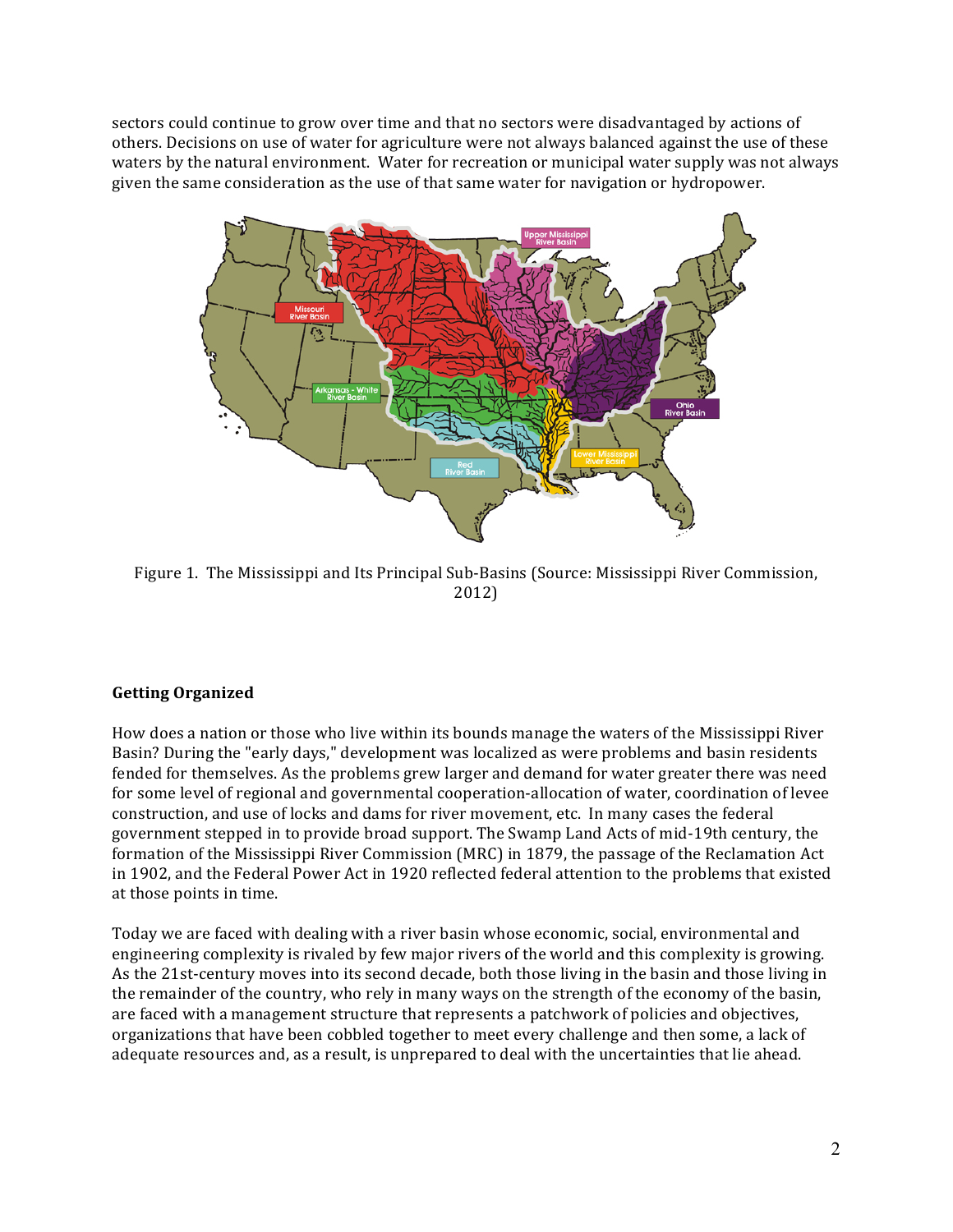### **Management%Today**

What is the management structure of the Mississippi River Basin today? There is no national water vision or policy, no national agreement on roles and responsibilities for water management, and no national direction for how water issues will be addressed in the decades ahead. There is similarly no comprehensive approach to management of the Mississippi River Basin. As a result, each day tensions grow and opportunities disappear. Management of the Mississippi is carried out in a sometimes collaborative and sometimes coordinated manner by a combination of federal, regional, state, local governments and various public and private organizations. At the national level, the government operates through a number of programs or silos that were developed to meet specific needs at some point in the nation's or basin's history. To make matters more complex, under the federal system, several important aspects of water and related land-use management, including basic water law, are the responsibility of the states rather than the federal government and are reflected in the separate laws of the 31 states of the basin. At the federal level, primary responsibility for water quality rests in one silo and quantity is found in several others. Responsibility to deal with droughts is focused in one agency and floods in several. Oversight of environmental issues is similarly distributed among several agencies, each with a silo that reaches from federal to local level. Similar situations exist within most state governance structures. Only infrequently are the programs integrated with each other so that full costs and benefits are assessed and sound integrated solutions developed. There are few examples of success in developing an integrated management approach.

On the success side, the Tennessee Valley Authority (TVA) represents an organization that was given a comprehensive water resources mission and the resources to carry it out and, in general has done so. Both the MRC, and the Miami Conservancy District (Ohio) (MCD) have served as examples of organizations given responsibility by the federal government in the case of the MRC and state government in the case of the MCD, that have clearly defined, but more limited water resources missions that they have carried out in collaboration with state and local agencies for an extended period of time. In all three cases, the reach of these organizations was limited geographically to specified river basins. TVA brought the Tennessee Valley into the 20th century with power production, navigation, flood control, malaria prevention, reforestation, and erosion control. The MRC, since 1879, has, depending on the mood of the Congress, provided oversight and sometimes support for flood control and navigation on both the lower and the upper Mississippi Rivers. Since 1928, its management of the flood control and navigation in the Lower Mississippi Valley has significantly reduced the impact of flooding and increased the effectiveness of navigation as well as, more recently, providing attention to environmental stewardship of the riverine environment.

The MCD, founded after the great Miami River Flood of 1913, has efficiently managed the water resources of that basin and not only prevented recurrences of the great flood, but also has preserved the quantity and quality of the water resources of the region. All three of these organizations, deal with long-term planning, resource development, and system operations.

The Water Resources Planning Act of 1965 authorized the development of basin commissions across the country where state support for such organizations existed. Commissions were established in the Mississippi basin for the Ohio, Missouri and the upper Mississippi Rivers and operated until they were eliminated at the start of the Reagan administration. While they were in existence, the commissions provided coordination of water resource activity at all levels of government and with the public, but failed to convince their clients that the work they were doing had merit and was not interfering with the prerogatives of the states and localities as well as being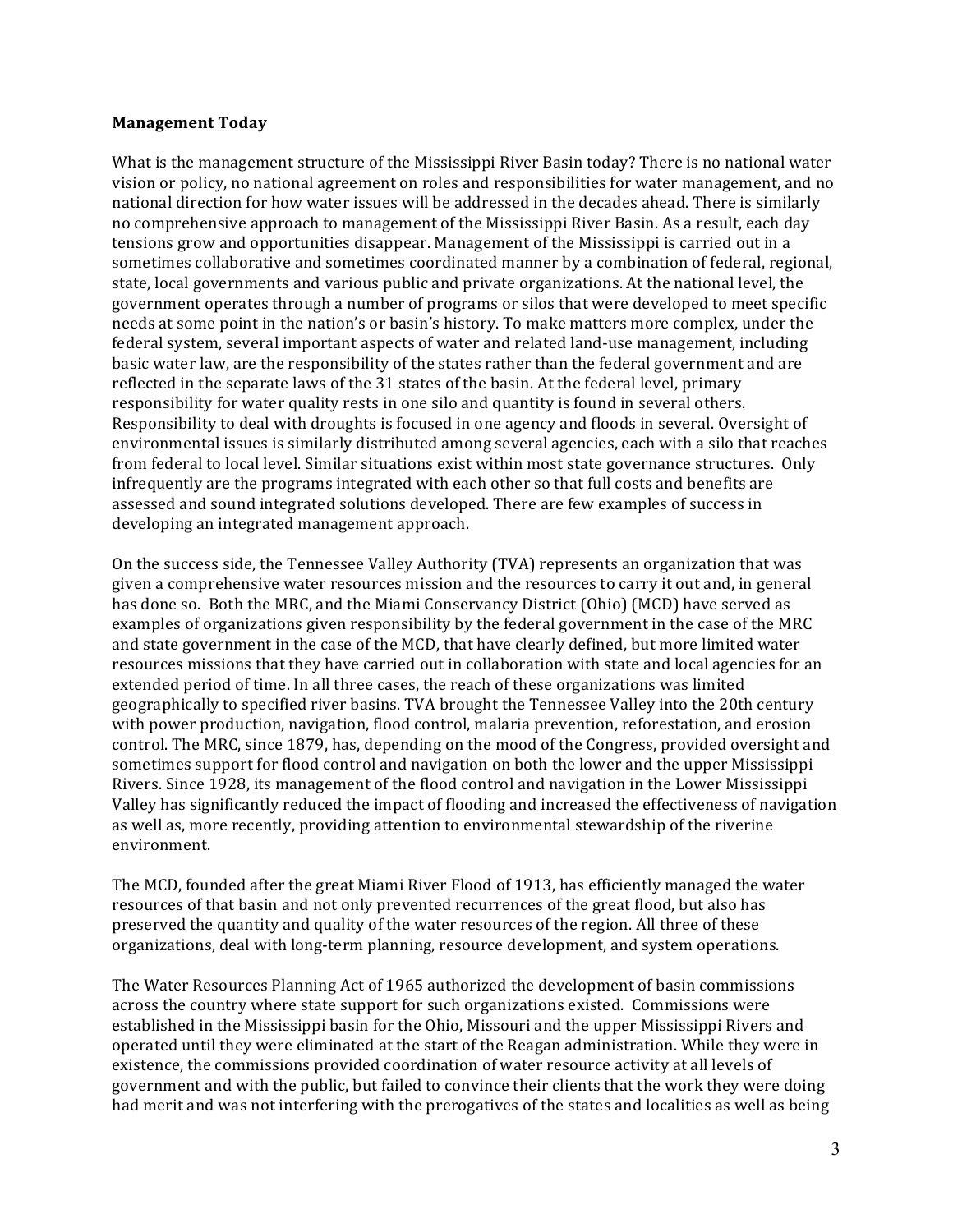responsive to the public at large. The administrative and political problems that caused the downfall of the basin commissions is a subject for another paper but would need to be addressed before such an organizations were reconstituted.

When the 1965 Act was passed, the TVA was already providing water resource planning for its basin, the MRC was providing general planning for the lower Mississippi region, and a federal government created Arkansas-White-Red Basins Inter-Agency Committee was coordinating activity in those basins. As a result, little thought was given to creating basin commissions for those regions.

The Upper Mississippi River Basin Commission, which operated until 1981, prepared a comprehensive plan for the upper Mississippi basin that integrated federal, state, local, and public input and gained a substantial degree of support. On the demise of the Commission, the Upper Mississippi River Basin Association (UMRBA) was established by the governors of the five basin states to carry out as many of the coordination and planning functions as could be fiscally and legally supported. However, because the UMRBA is an organization supported only by the states and has limited resources, it has not been able to carry out the full functions of what would be necessary for strategic level planning and planning implementation. In the Missouri basin, several organizations followed in the footsteps of the federally supported Missouri River Basin Commission (MRBC) with far less success than UMBRA. In the summer of 2006, the Mni Sose Intertribal Water Rights Coalition and the Governors of the States of Wyoming, Montana, North Dakota, South Dakota, Nebraska, Iowa and Kansas authorized the creation of the Missouri River Association of States and Tribes (MoRAST) to succeed a somewhat unsuccessful Missouri River Basin Association. MoRAST was incorporated as a non-profit organization in the State of Nebraska in the fall of 2006. It was formed to "help resolve issues of concern to the basin states and tribes, to serve as a forum to foster communication and information exchange among the member states, tribes and various other governmental units, and to facilitate the management of the natural resources of the Missouri River Basin, including water resources, fish and wildlife while considering the impacts to the economic, historical, cultural, and social resource." Just as is done by the UMRBA, the MoRAST has made provisions for federal agencies to participate in MoRAST activities in an advisory role.

Illustrative of the inability to develop a collaborative approach to some of the water resource issues in the Mississippi basin has been the development of the master manual for operation of the six main stem dams on the Missouri River. Following a major Midwest drought in 1988, the Corps of Engineers initiated an effort to reach out to Missouri basin states and the public as part of a review and updating of the existing master manual. The six main stem dams are operated under federal legislation that authorized their construction to provide support for flood control, navigation, hydropower, irrigation, recreation, water supply, water quality, and fish & wildlife. The challenge facing the Corps of Engineers was to develop a plan that would successfully balance the needs for water resources to support all of the project purpose.

24 years after initiation of this effort, the Corps has been unable to gain consensus among all of the basin parties on how the river should be operated. Upstream states have very strong views on the need to conserve water for their use within their states. During certain periods, downstream users seek release of water to provide space in reservoirs to store floods waters and, during other periods, seek releases to ensure that the appropriate depth is maintained in the authorized navigation channel from Sioux City, Iowa to the Mississippi River. In a 2002 study of the Missouri River ecosystem, a committee of the National Research Council reported that:

*Current management protocols for operating the Missouri River system represent an accretion of federal laws, congressional committee language, appropriations instructions, and organizational*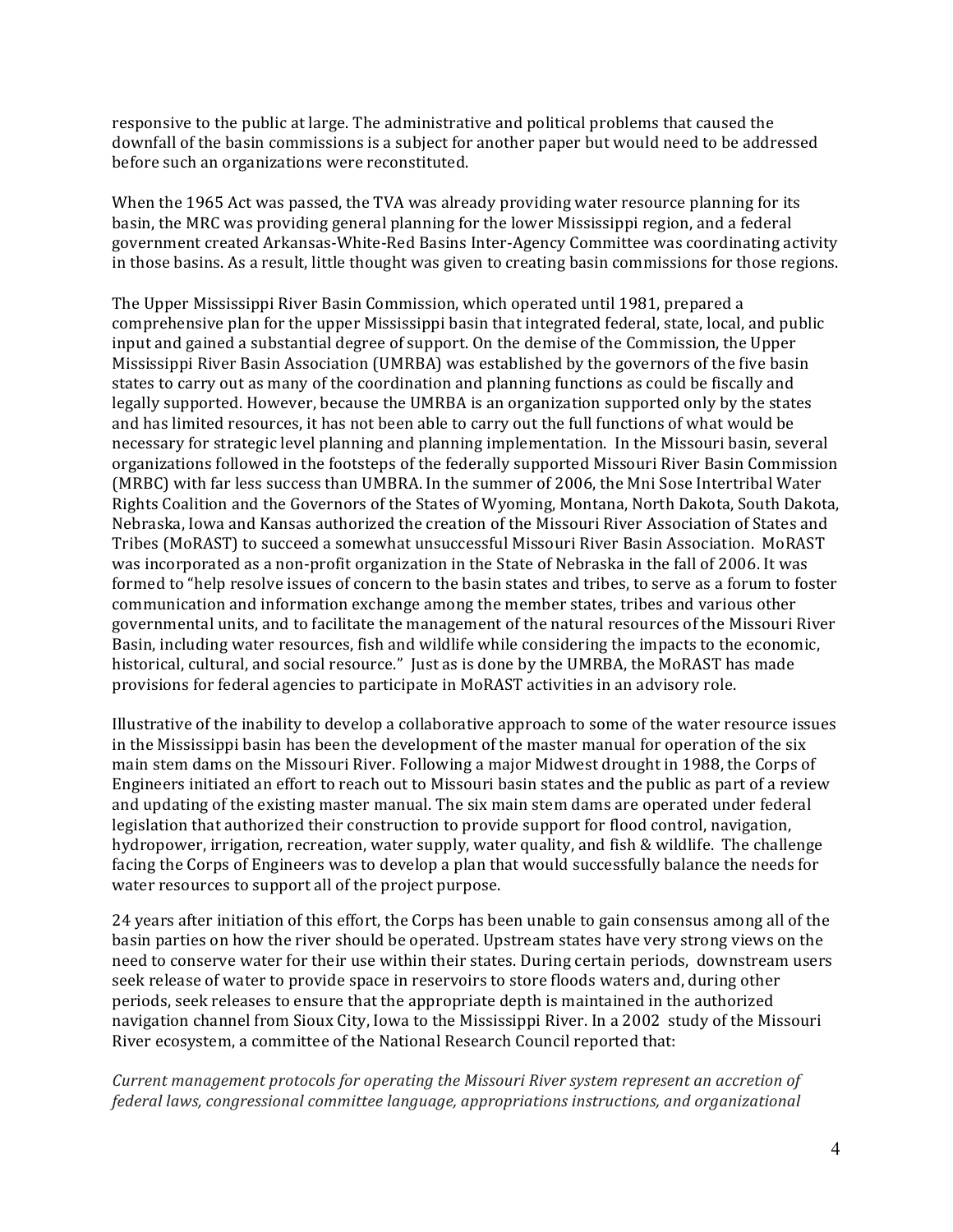*interpretations that have been enacted or developed over the past century. This guidance has* generally not been updated to reflect changing economic and social conditions, scientific knowledge, economies, and social preferences which have clearly changed across the Missouri River basin since the mainstem dams were planned and constructed. However, the institutional and policymaking *framework for Missouri River management has not changed accordingly. The decision-making context* for the Missouri and its tributaries is characterized by prolonged disputes, disaffected stakeholders, and degrading ecological conditions. Barriers to resolving this policy gridlock on the Missouri River include a lack of clearly stated, consensus-based, measurable management objectives, powerful stakeholders' expectations of a steady delivery of entitlements, and sharply differing opinions and *perspectives among some Missouri River basin states.* 

Extremely heavy rainfall during the spring and early summer of 2011 filled the flood control storage within the Missouri reservoirs and the uncontrolled river flows once the reservoirs were filled caused significant downstream flooding, once again raising questions of for what purposes the dams should be operated. Heated discussions in the basin and the Congress continue to this day and there is no management body established to deal with an issue of this breadth.

## **Your%Local%Watershed**

It should be noted that while the above discussion focuses on the major sub-basins of the Mississippi, considerable activity is taking place in smaller watersheds throughout the basin. These efforts tend to be grassroots oriented and involve local, state and regional organizations, governmental and non-governmental, with some support from federal agencies. In many respects, because of their lesser complexity, planning and execution of water resource activities may face considerably fewer challenges than those efforts focused on the larger sub-basins. Quite obviously, any activities by the larger basin organizations must take into account and coordinate with the water resource planning and execution activities within the smaller basins.

## What Is Needed for Effective Water Resources Management?

In 2002, several federal agencies asked the American Water Resources Association (AWRA) to bring together water experts from around the nation to discuss the need for increased focus on national water policy. Dialogues were held in Washington in 2002, in Tucson in 2005, and in Washington in 2007 and 2008. Noting that "the water resources of the United States are at risk and concerted action needs to be taken at all levels of government and within the private sector to deal with this challenge", AWRA reported the results of these dialogues to the President, the Governors of all 50 states and Congressional leaders recommending that:

- *The Administration and Congress should work with governors and tribal leaders to establish broad principles for water management—in essence, a national vision...*
- The Administration and Congress should better coordinate water resources activities...
- The Administration, Congress, and the governors must encourage policies that promote watershed *planning and change policies that do not...*
- *The Administration, Congress, and the governors must ensure that the Nation's vast scientific knowledge about water is available to all...*

Over the past two decades, the American Society of Civil Engineers (ASCE) has reported to the nation the perilous condition of the country's built environment. It has consistently found that the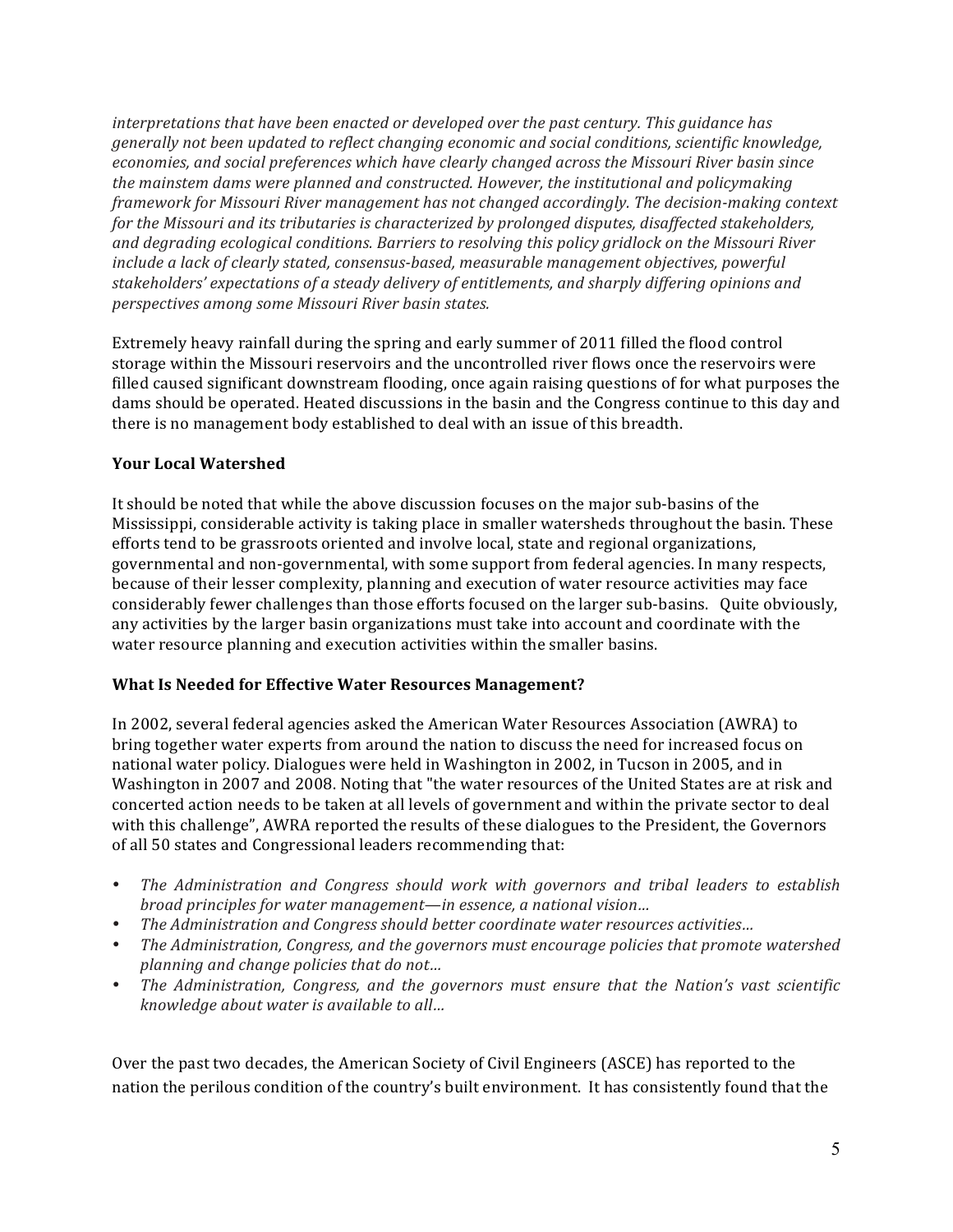water infrastructure is not being properly maintained and upgraded and giving it grades at the D level.

Looking at the results of the Dialogues and the ASCE reports, I would conclude that, quite simply, for management to be effective, it must have **direction** - the vision, goals and objectives mentioned earlier.

This direction must be **integrated** within a structure that links water development with development within other sectors.

It must have leadership. Someone, some group must be assigned and accept responsibility and authority to carry out the required tasks.

It must be supported - have **resources**. There must be a clearly defined stream of resources to support management and implementation activities.

#### Direction

As indicated earlier, participants in the National Water Policy Dialogues emphasized the need for direction - the development of a national (not federal) vision that addresses the long-term aspirations for the nation for use of its water resources. Development of the vision would also lead to the establishment of national goals and objectives to guide resource allocations at all levels of government and to clearly define for the public the path that should be followed. The dialogues emphasized that any development of a national vision, policy, goals, or objectives should be carried out in a collaborative manner that would involve not only the federal government, but also states, localities and the public at large.

#### Integration

Effective water resources management must integrate water resource management across all sectors of water resources as well as other national, regional, state and local planning and resource development activities. Soon to be released books by the China Ministry of Water Resources and the World Wildlife Fund examine basin planning and flood risk management from the international level to the local level and point out that basin planning and flood risk management planning must be responsive to and carefully integrated with the goals established at national, regional (state), and local levels for management of all resources. A comprehensive water resources plan or a comprehensive flood risk management plan will not be effective unless it considers the activities of parallel sectors and higher and lower levels of government (Figure 2). The book emphasize that all aspects of water development must be carried out with clearly defined ties among all sectors.

### Leadership

While development of goals, objectives, policies, and a vision provide a direction of movement and sufficient guidance to develop implementation plans for integrated water resource management, ultimately a need arises for agreement as to how these plans will be executed and what organization will lead the effort. Management can be carried out by a single organization assigned the appropriate responsibilities, or by a corporate or collaborative structure in which the views of the members of the structure become part of the decision process. Commissions, councils, and similar bodies operate in this fashion with the leadership position rotating among members of participating organizations or being permanently assigned to one of the participating groups.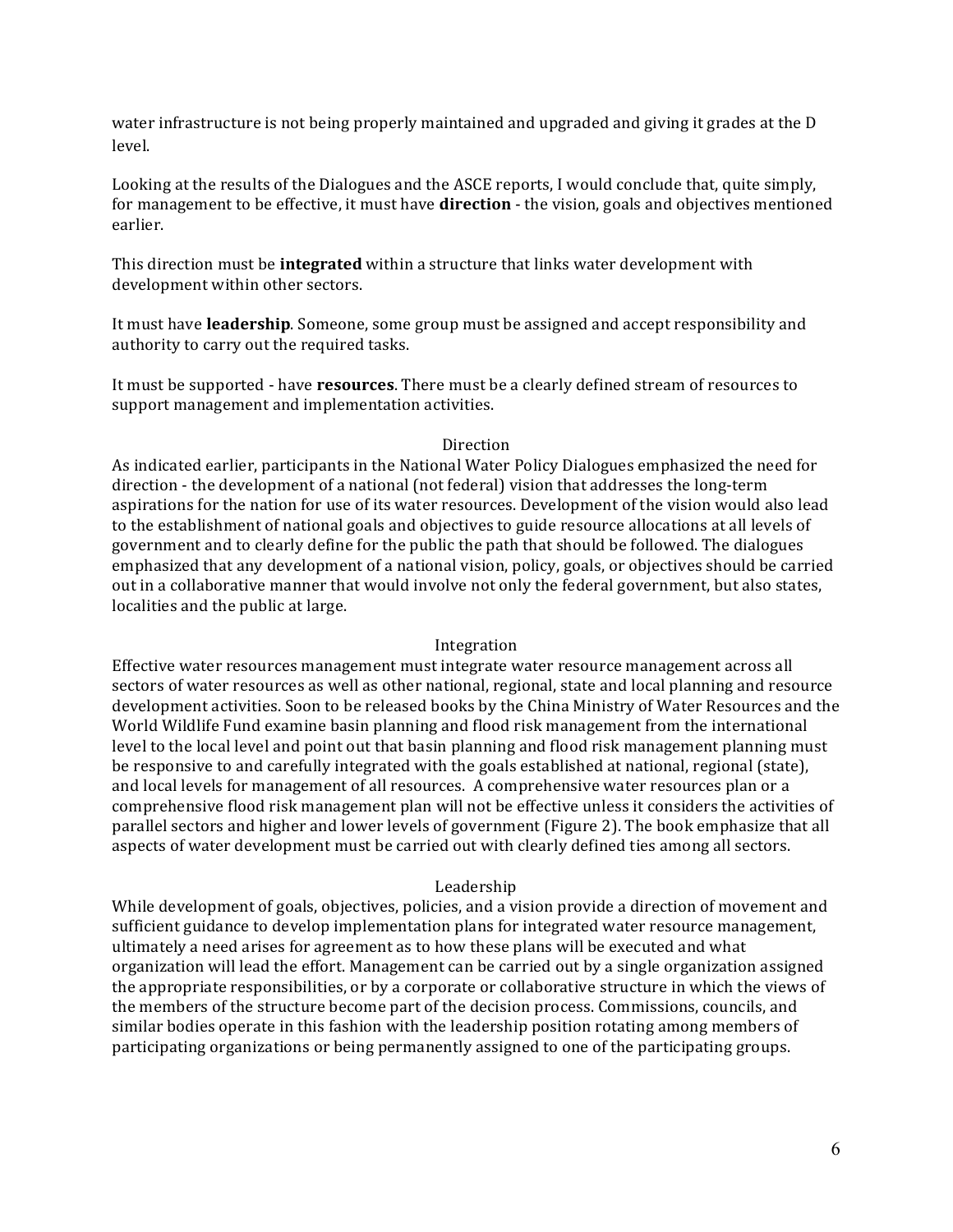

Figure 2. Vertical and horizontal integration of planning and implementation activities is often a chaotic process of integrating policies and plans in various stages of completion (Source: Sayers et al,#2012).

## Resources

Reality says that organizations do not go far either in the planning or the execution stage without access to the fiscal and human resources they need to carry out the functions they are assigned. Such organizations need the funding and talent necessary to develop scientifically and socially supportable long-term plans and to execute these plans when given the necessary approvals. When inadequate support is giving to the either the planning or execution process, the results are generally unsatisfactory.

## **Some Options for Management of the Mississippi or Its Sub-Basins**

Some form of governance needs to be put in place to guide the movement of the basin into the 21st century. In an ideal world, such a structure would oversee the entire basin. While technology may have advanced to the point that necessary information about the basin could be collected and placed in near real-time in the hands of one group to plan for and operate water resource related activities from the Rockies to the Appalachians and the Canadian plains to the Gulf of Mexico, such an approach would not be politically or fiscally feasible at this point in the nation's history. It would be more reasonable to focus on developing management structures for activities at the major subbasin level.

In addition to the organizational approaches previously discussed, several other approaches have been tried or proposed. In 1968, following the direction of the US Water Resources Council, which had been established under the 1965 Planning Act, and with the authority of the Flood Control Act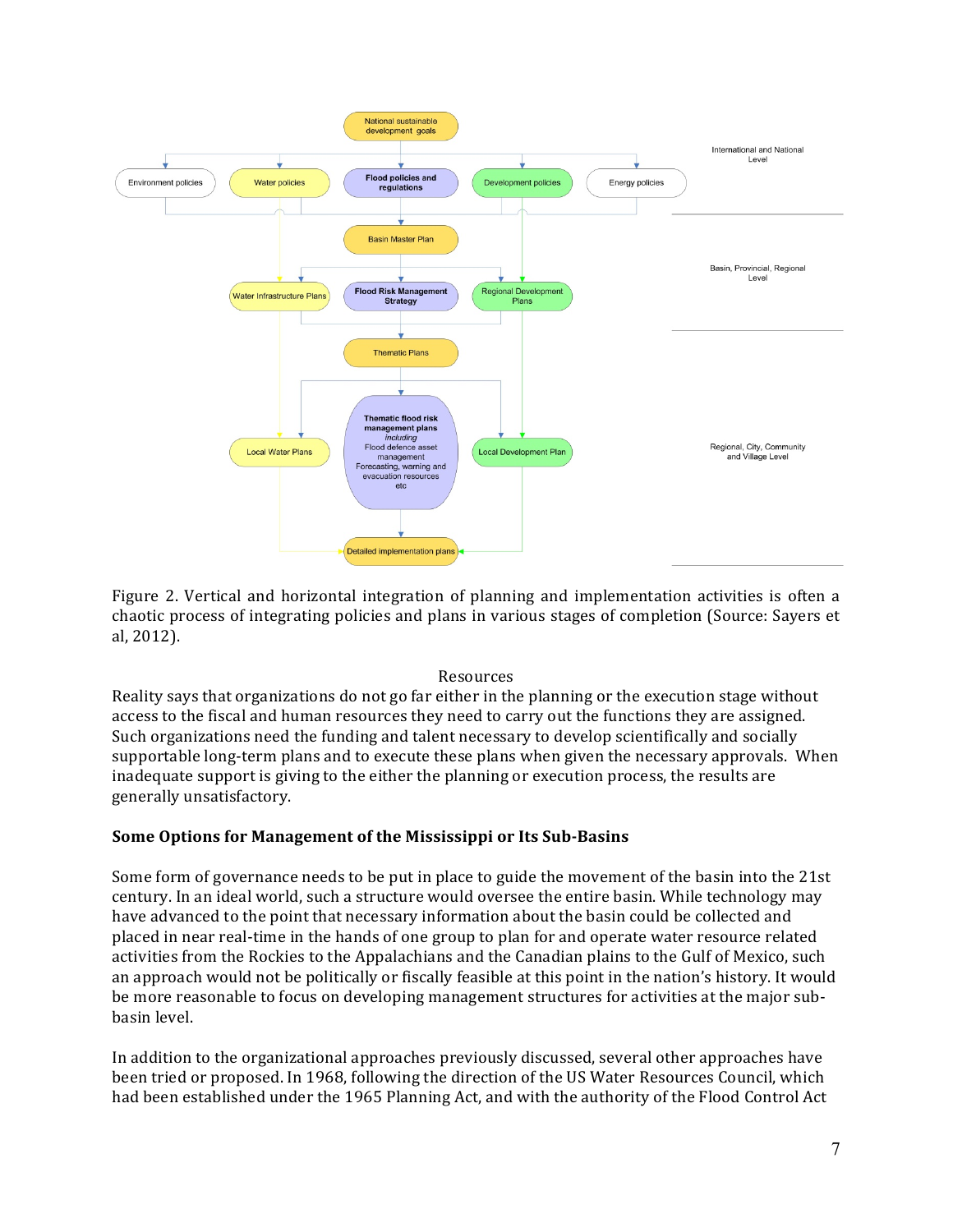of 1966, the MRC assumed the role as the lead agency for conduct of a comprehensive study that would lead to a framework plan for water resources development in the Lower Mississippi Region. To guide the study effort a coordinating committee was established under the President of the MRC with representatives of eight federal agencies and the seven lower basin states. Agency and state representative served as chairs of subgroups for components of the study (Figure 3). The final report, issued in 1974 was sent to the President and the Congress and was used to guide development activities in the Lower Mississippi Region in the years following its submission.



Figure 3. Organization for the Lower Mississippi Region Comprehensive Study (Source: Lower Mississippi Region Comprehensive Study Coordinating Committee, 1974)

In its report, *Sharing the Challenge*, produced for the White House following the Great Mississippi Flood of 1993, the Interagency Floodplain Management Review Committee identified two levels of activity needed to support basin water resources management. The Committee proposed that there be a strategic level organization that would be responsible for "development of comprehensive plans for water and related land resource development." It suggested that the responsibilities of this organization would parallel those that were established for the river basin commissions under the 1965 Water Resources Planning Act. It also proposed that another organization would be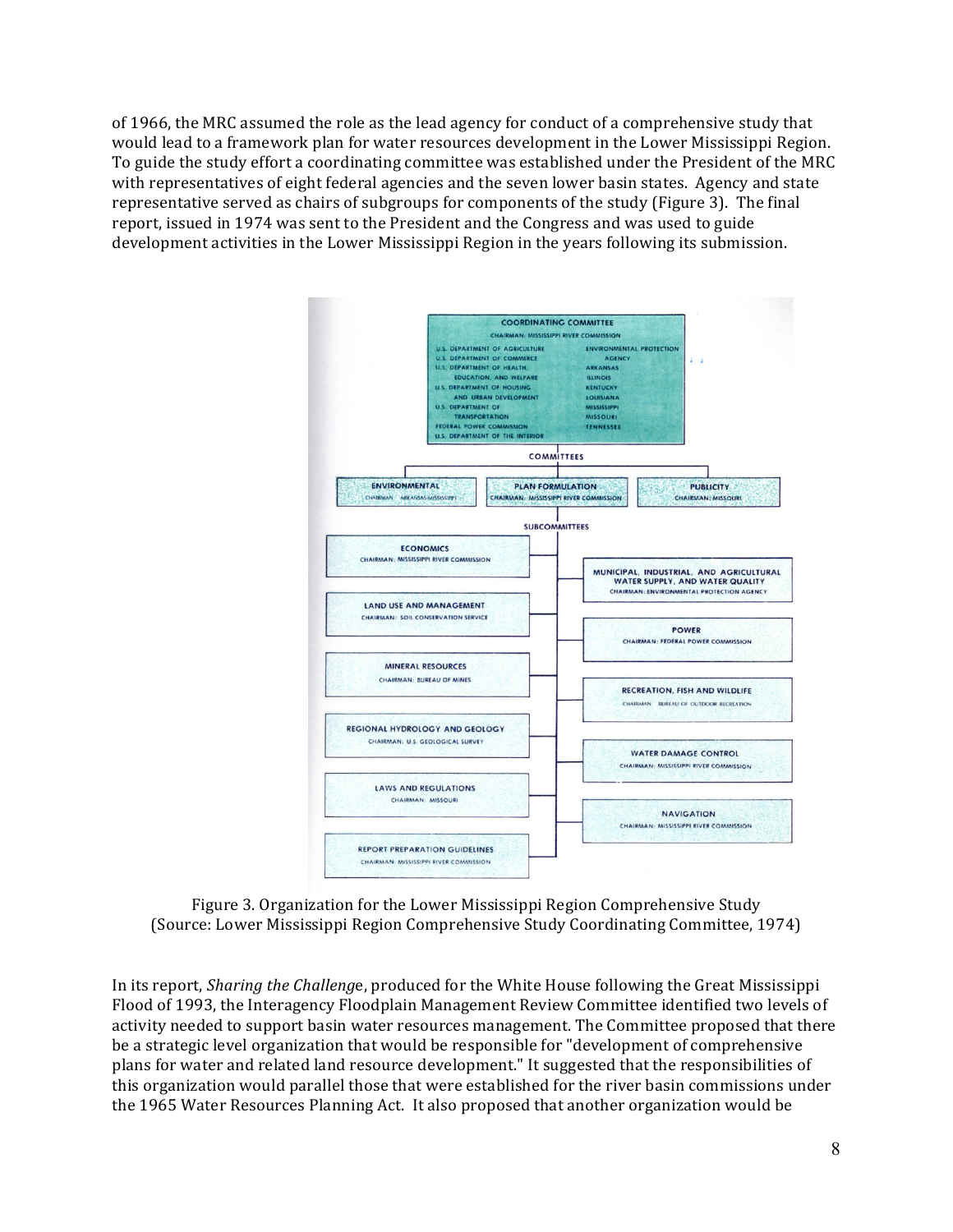needed at the operational level to provide coordinated execution of plans developed at the strategic level and offered the MRC as an example of such an organization, noting however that the charter of the existing commission would have to be expanded to provide for ecosystems stewardship responsibility.

In its report, the Committee also recommended that the operational mission of the MRC should be expanded to include the Missouri and upper Mississippi Rivers. It also recommended that ecosystem management be established as a co-equal objective to flood control damage reduction and navigation not only on those rivers but also nationwide (and that the federal Principles and Guidelines be amended to promulgate this co-equality.)

Recognizing the growing importance of ecosystem restoration not only on the upper Mississippi and Missouri, the Committee also recommended that the membership of the Mississippi River Commission be expanded to include representation from the Department of Interior.

Since resources would play a major role in any implementation of comprehensive plans, and recognizing the success of the Mississippi River and Tributaries Project, the Committee recommended that activity in the upper basin and in the Missouri fall under a to-be-created and Upper Mississippi River and Tributaries project, which would be funded by the federal government under a separate line item in the Corps of Engineers budget.

In 2006, Immediately following Hurricane Katrina, a working group for post-hurricane planning for the Louisiana coast was formed by an independent group of scientists familiar with challenges that had to be faced to slow erosion of the Louisiana coast, improve deteriorating navigation infrastructure, begin restoration of damaged ecosystems, and dampen the impact of potential hurricanes on the same area. As part of its effort, the working group called for the development of a new management framework "for coordinating and integrating planning decision-making implementation and evaluation" and that "a joint federal-State body should be given the responsibility of organizational and fiscal support for guiding the program." It called for this joint federal state body to provide high-level independent assessment and engineering and scientific support of the reduction of uncertainty in the decision process in the coastal area. The Corps of Engineers would continue to design, construct, and, as authorized, operate and maintain specific projects. At a regional workshop on "Envisioning the Future of the Gulf Coast," held in New Orleans later in April 2006 and subsequently in meetings with senior Administration officials, there were proposals for the MRC to work in tandem with a Coastal Louisiana Authority to be established by the Louisiana Governor and the President. The 2007 Water Resource Development Act (Title VI) established the Coastal Louisiana Ecosystem Protection and Restoration Task Force, a federal-state organization to ensure coordination of federal-state activities in the Louisiana Coastal region.

In partial response to the 2002 National Research Council report on the Missouri River, the 2007 Water Resource Development Act also established a federal-state-tribal-local interest Missouri River Recovery Implementation Committee (MRRIC) to provide guidance to the Secretary Army with respect to the Missouri River recovery and mitigation plan and "coordination of the development of consistent policies, strategies, plans, programs, projects, activities, and priorities for the Missouri River recovery and mitigation." The coordinating committee has been formed and is in operation and while it does not serve as the strategic planner for the basin, it does serve as an example of how a stakeholders can be brought together to address issues that cut across political borders and different levels of government.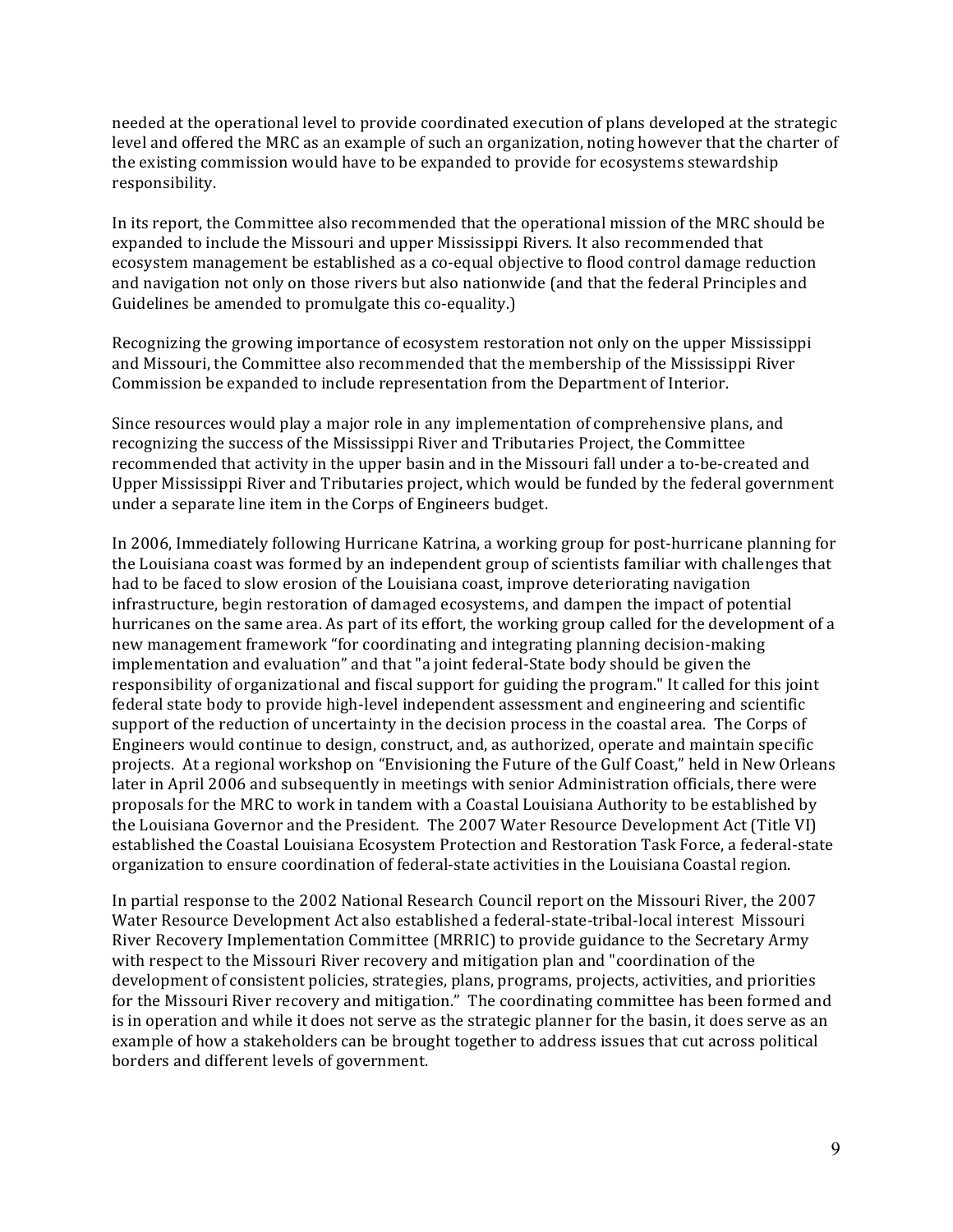There are other examples of organizational structures that attempt to address in some way the integration of water resource activities within a geographic area, but none rise to the level of what is needed in the Mississippi basin.

In 1948, the Ohio River Valley Water Sanitation Commission (ORSANCO) was established as an interstate commission representing eight basin states and the federal government to control and abate pollution in the Ohio River Basin. A Great Lakes Commission has been operating since 1955 as an interstate compact agency that" promotes the orderly, integrated and comprehensive development, use and conservation of the water and related natural resources of the Great Lakes basin and St. Lawrence River." In 1961, the President and the governors of Delaware, New Jersey, Pennsylvania, and New York signed concurrent compact legislation into law "creating the Delaware River Basin Commission (DRBC) to "oversee a unified approach to managing" the Delaware Basin. When the DRBC was created, some "43 state agencies, 14 interstate agencies, and 19 federal agencies exercised a multiplicity of splintered powers and duties within the watershed." Today, four state commissioners and a federal representative, act to provide basin level guidance on these activities.

## **One Person's Opinion**

There is no single solution for the governance of the water resources of the Mississippi River Basin. In fact, the use of multiple solutions reflecting the needs and differences among the basins make sense as long as the principles of direction, integration, leadership, and resources are given their due.

Because of the ongoing challenges facing both the Missouri the Upper Mississippi Basins and the absence within these basins of clearly defined visions, goals and objectives at the strategic level and the lack of a body with responsibility to coordinate water resources activities at the operational level, early attention should be given to these regions. Strong consideration should be given to a governance structure similar to that recommended by the Interagency Floodplain Management Review Committee in 1994 - basin commissions for strategic planning, use of an expanded Mississippi River Commission, and concurrent establishment of MR&T-like funding of operational activities.

The MRC remains the centerpiece of flood control, navigation and related environmental restoration in the Lower Mississippi Valley. To deal with the challenges of Louisiana coastal protection, restoration, and conservation, the efforts of the MRC should be more closely tied to the significant program being developed by the state of Louisiana. The management structure used for the lower Mississippi region comprehensive study could form the basis for comprehensive Lower Valley planning. In the case of projects as large and complex as the restoration of Louisiana coast, one of the suggested links between the MRC and the state of Louisiana should be considered. In this case, in the absence of a formal basin commission, the joint partnership of the Lower Valley states and the MRC would serve as the strategic level planning entity, and the MRC as the operational arm.

# **References:**

ASCE. 2009. Report Card for America's Infrastructure. Reston, Va.: ASCE.

AWRA (American Water Resources Association). 2007. Letter to the President of the United States: National Water Policy Dialogue. Middleburg, Va.: AWRA.

EPA (U.S. Environmental Protection Agency). 2011. Monitoring and Assessing Water Quality. Available#online#at#*http://water.epa.gov/type/watersheds/monitoring/monitoring\_index.cfm*.# Accessed October 1, 2011.